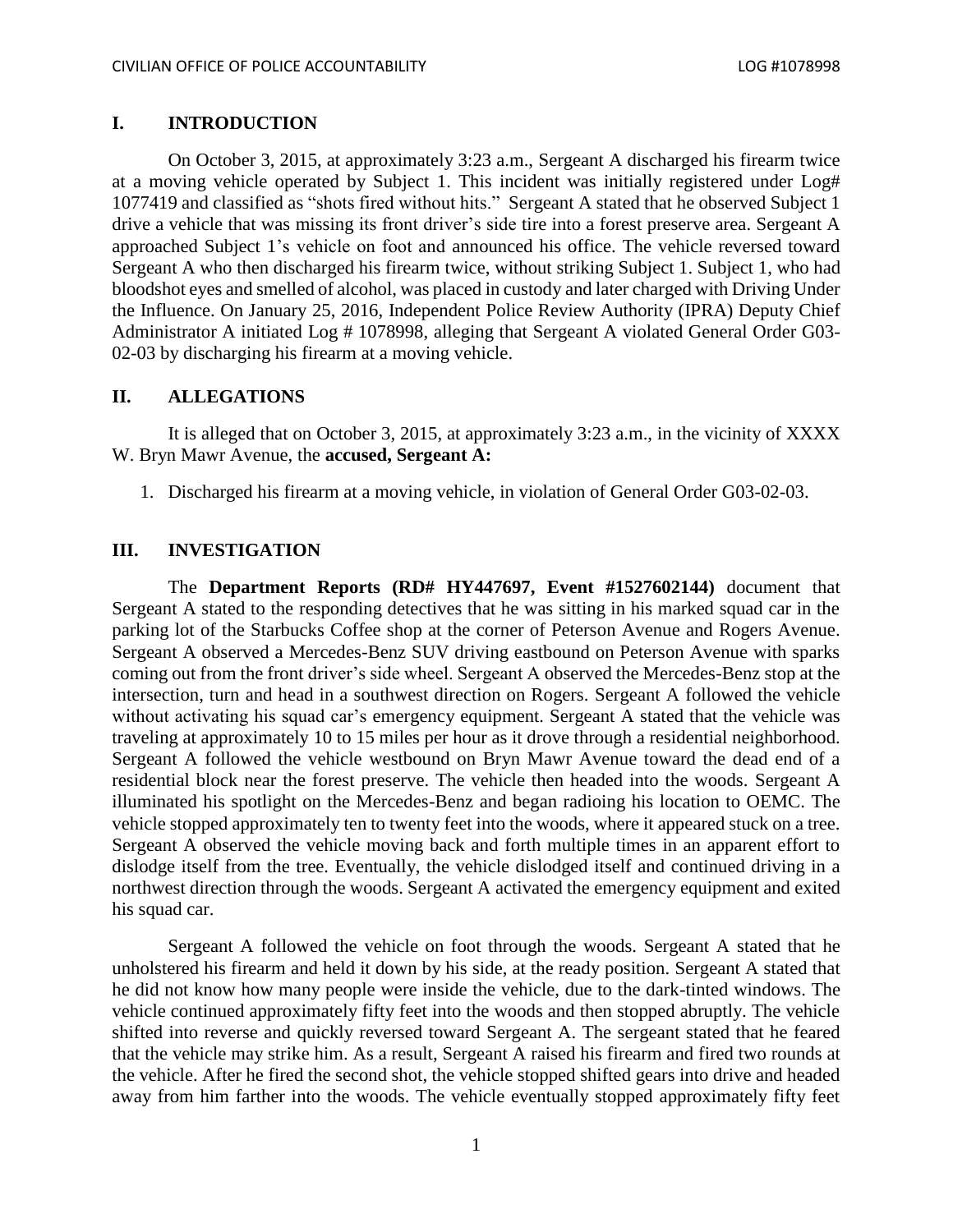from where Sergeant A fired the shots. Sergeant A approached the passenger side of the vehicle and opened the front passenger door. Sergeant A then observed Subject 1 in the driver's seat. Subject 1 was conscious but covered in vomit and urine. Sergeant A reached over and turned the vehicle's ignition off.

Sergeant A indicated to the responding detectives his exact location when he fired his weapon. The detectives noted that Sergeant A was surrounded by trees to his right and a steep down slope on his left side at the time of the threat. Subject 1 refused to provide a statement to the detectives.

Additionally, assisting Police Officer A responded to the Area North<sup>1</sup> police station, where he met with Sergeant A. Sergeant A informed Officer A that he observed Subject 1 commiting various traffic violations, such as driving her vehicle with only three (3) tires and driving off the roadway into the forest preserve. Sergeant A pursued the vehicle. When Sergeant A exited his vehicle to pursue Subject 1's vehicle on foot, Subject 1 reversed her vehicle quickly in the direction of Sergeant A, causing him to fear for his life, at which time he raised his weapon and fired at the Mercedes-Benz. Sergeant A stated that when he observed her, Subject 1 had a very strong odor of alcohol on her breath, her eyes were bloodshot and glassy, she was slurring her words, and she had vomited on her shirt and inside her vehicle.

Officer A spoke with Subject 1 and detected a strong odor of alcohol emanating from her breath. Officer A observed that Subject 1's eyes were bloodshot and glassy. The officer performed a-Horizontal Nystagmus Test, $<sup>2</sup>$  which showed six signs of alcohol consumption. While standing,</sup> Subject 1 swayed greatly from side to side and in a circular motion; Subject 1 also displayed vertical nystagmus and a lack of convergence. Officer A began explaining the walk and turn test and Subject 1 responded that she did not want to take the test because she was too cold. Officer A then offered the one leg stand and Subject 1 shook her head side to side, indicating "no." Subject 1 refused to take a chemical test. (Att. 6, 11)

An **OEMC Event Query** documented that Sergeant A conducted a street stop at XXXX N. Rogers Avenue/ XXXX W. Peterson Avenue on October 3, 2015, at approximately 3:18 a.m. Sergeant A reported at approximately 0322 hours that the vehicle was "going into the forest preserve." At approximately 3:23 a.m., Sergeant A reported shots were fired by the police. Sergeant A then indicated at approximately 3:24 a.m. one person was in custody and there were no injuries. (Att. 9)

A **Tactical Response Report** completed by Sergeant A documented that Subject 1 "used force likely to cause death or great bodily harm." Sergeant A responded with the use of his firearm. The narrative related similar information as documented in the Original Case Incident Report. (Att. 7)

The **Officer's Battery Report** for Sergeant A documented that he did not sustain any injuries. (Att. 8)

<sup>&</sup>lt;sup>1</sup> XXXX W. Belmont Ave. Chicago, IL 60618

<sup>&</sup>lt;sup>2</sup> A Horizontal Gaze Nystagmus Test is a standardized field sobriety test administered by police officers.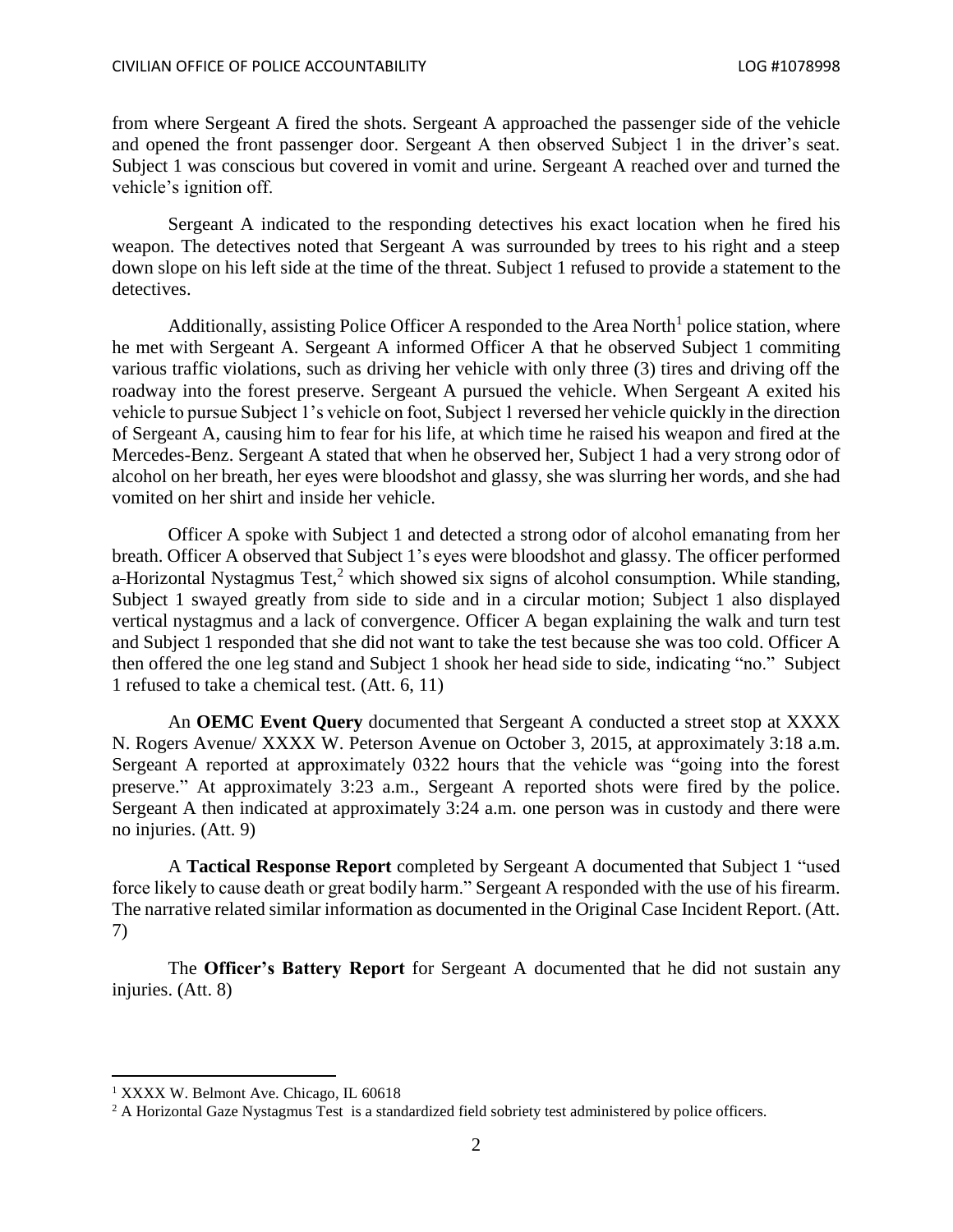$\overline{\phantom{a}}$ 

A **Search for Video Recordings** from the in-car camera video surveillance system of Vehicle #8915 was met with negative results.<sup>34</sup> (Att. 19)

**Evidence Technician photographs** depict the scene of the area from various angles. Photographs were also taken of the Mercedes-Benz located in the woods. The photographs do not depict any bullet holes on the vehicle. In addition, the photographs depict the vehicle stopped against a log on the ground and shards of wood thrusted through the windshield. The photographs also depict multiple pictures of Sergeant A and Subject 1. (Att. 24, 25, 26)

**Attempts to obtain a statement from Subject 1** were unsuccessful. On February 17, 2016, Subject 1's attorney, Attorney 1, related that Subject 1 did not want to provide a statement to IPRA. (Att. 30)

In his **statement to IPRA** on May 4, 2016, the accused, **Sergeant A** stated that on October 3, 2015, he was in a marked squad car parked in front of a Starbucks Coffee shop at the corner of Peterson and Rogers Avenues. Sergeant A heard a loud "screeching or metal-on-metal noise." Sergeant A then observed a mid-size Mercedes-Benz SUV slowly pass in front of him going eastbound on Peterson Avenue with sparks coming out from the front end.<sup>5</sup> Sergeant A began to follow the vehicle on Peterson Avenue. The vehicle came to a stop at the intersection of Peterson and Rogers Avenues and made a right turn onto Rogers Avenue. Sergeant A stated that once he was on Rogers Avenue, he notified OEMC of his location and what he observed and requested additional units for assistance. At some point, the vehicle turned westbound on Bryn Mawr Avenue and Sergeant A continued to follow.

The vehicle continued until it came to a dead end on Bryn Mawr. The vehicle stopped and Sergeant A stopped his vehicle approximately ten to fifteen feet behind. Sergeant A reported his location over the radio and waited for assisting units to arrive. Sergeant A stated that he wanted to keep a safe distance away from the vehicle because the windows were heavily tinted and he could not see how many occupants were inside. The vehicle remained stationary for less than one minute and then made a left turn and drove into the forest preserve in a southwest direction. Sergeant A activated his emergency light bar, turned on his spotlight, and pointed it in the direction of the vehicle. Sergeant A began to follow the vehicle but stopped just short of the forest preserve.

The vehicle continued into the forest preserve in a southwest direction until it became stuck. Sergeant A observed the vehicle rocking back and forth in an apparent effort to free itself from the obstruction. The vehicle eventually became free and continued to drive farther into the woods. Sergeant A then decided to follow the vehicle on foot so that he could maintain direct visual contact with it because of its suspicious nature. As he entered the woods, Sergeant A took his firearm out of its holster and kept it by his right side. Sergeant A stated the vehicle was traveling

<sup>3</sup> Sergeant A stated that his vehicle's surveillance system was not functioning at the time of the shooting. A search for repair tickets regarding the video surveillance system revealed two repair tickets: one for May of 2015 and the second for December of 2015. (Att. 40, 41)

<sup>4</sup> Special Order S03-05, in effect at the time of the incident, mandated that "Note: Members will immediately notify a supervisor if, at any time, the in-car video system is inoperable, damaged, the equipped vehicle becomes inoperable, or the remote transmitter/audio recorder is missing." (Att. 42, VI, A, 1) The special order at the time did not require that Sergeant A obtain a repair ticket for the nonoperational video system. In response to the IPRA investigator's question of whether a repair ticket had been obtained, the sergeant replied, "I don't recall."

<sup>&</sup>lt;sup>5</sup> It was later determined that the sparks were caused by the left front wheel which was missing its tire.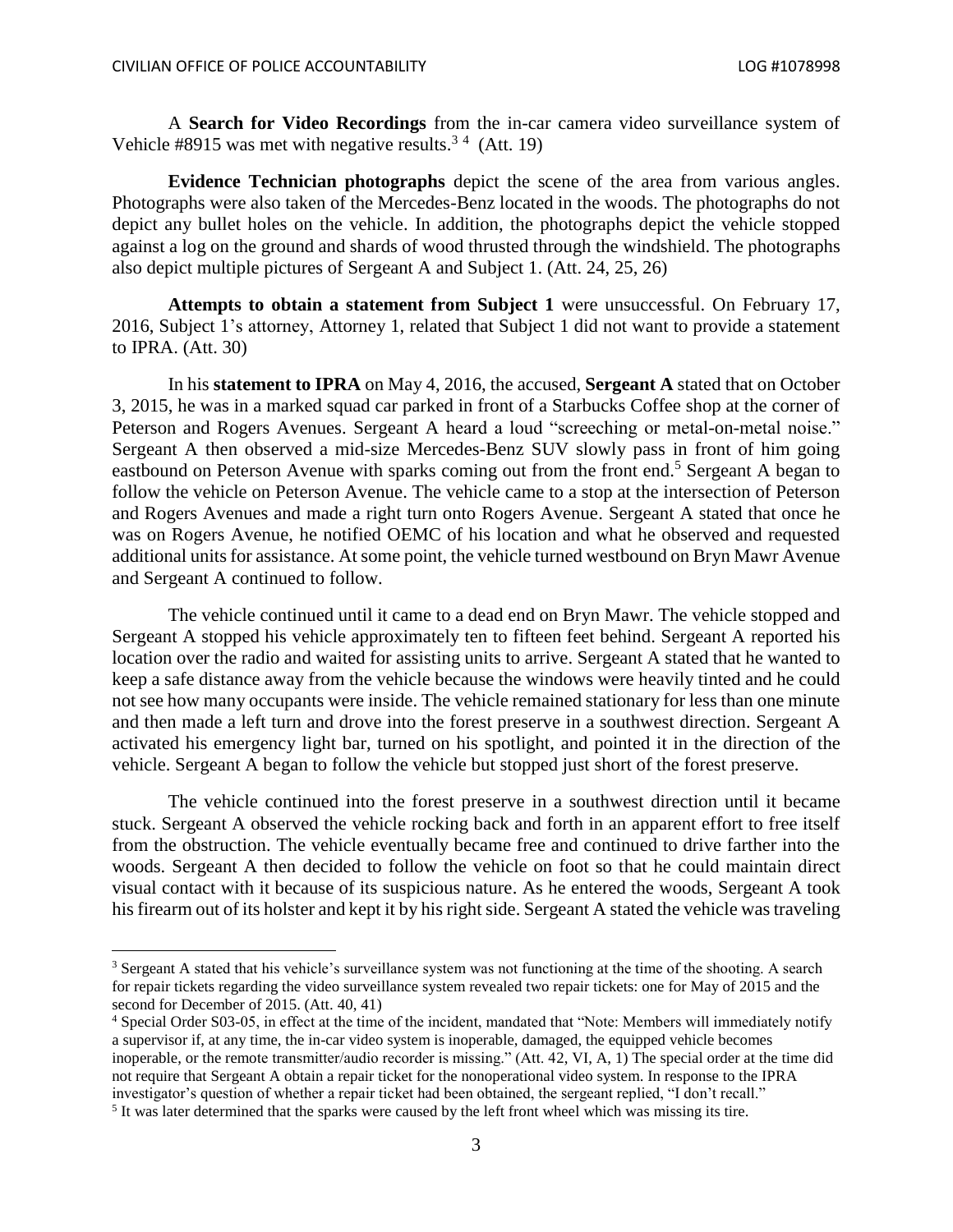at a slow speed because of the foliage and brush and one missing tire. The sergeant maintained a distance of six to ten feet from the vehicle. Sergeant A stated that his footing was "unsteady" because of the uneven ground due to the trees and branches. As he neared the vehicle, Sergeant A began to give verbal commands for the driver to stop and announced "Police." Several moments later, the vehicle stopped and immediately shifted into reverse toward the sergeant. Sergeant A stated that he tried to get out of the vehicle's path but could not go anywhere because of the terrain. As a result, Sergeant A, fearing for his life, raised his firearm and discharged two rounds at the vehicle. 6

The vehicle came to a stop and then drove forward before becoming wedged between several trees and brush. Sergeant A holstered his firearm and approached the front passenger side door and opened it. Sergeant A looked inside the vehicle and observed the driver, now known as Subject 1, seated in the driver's seat. Assisting officers arrived at that time and placed Subject 1 in custody. According to Sergeant A, Subject 1 "smelled of alcohol. She had vomited and urinated on herself."<sup>7</sup> In response to the allegation that he discharged his firearm at a moving vehicle in violation of General Order G03-02-03, Sergeant A denied that his actions violated the general order. Sergeant A stated that the order allowed officers to use deadly force when a vehicle is driving toward them and the officer has no alternative or avenue of escape. Sergeant A stated that he had no alternative but to discharge his firearm because he was in fear of his life and had no avenue of escape when the vehicle reversed toward him. Sergeant A was asked where he was aiming his firearm and Sergeant A responded that he was aiming in the direction of the vehicle but did not recall where exactly. (Att. 34, 35, 36, 37)

\_\_\_\_\_\_\_\_\_\_\_\_\_\_\_\_\_\_\_\_\_\_\_\_\_\_ \_\_\_\_\_\_\_\_\_\_\_\_\_\_\_\_\_\_\_\_\_\_\_\_\_\_

XXXXXX XXXXXX

Major Case Specialist Supervising Investigator

 $\overline{\phantom{a}}$ 

<sup>6</sup> Sergeant A examined the photographs but could not pinpoint exactly where he was when he discharged his weapon at the vehicle.

<sup>7</sup> Att. 35 at 45.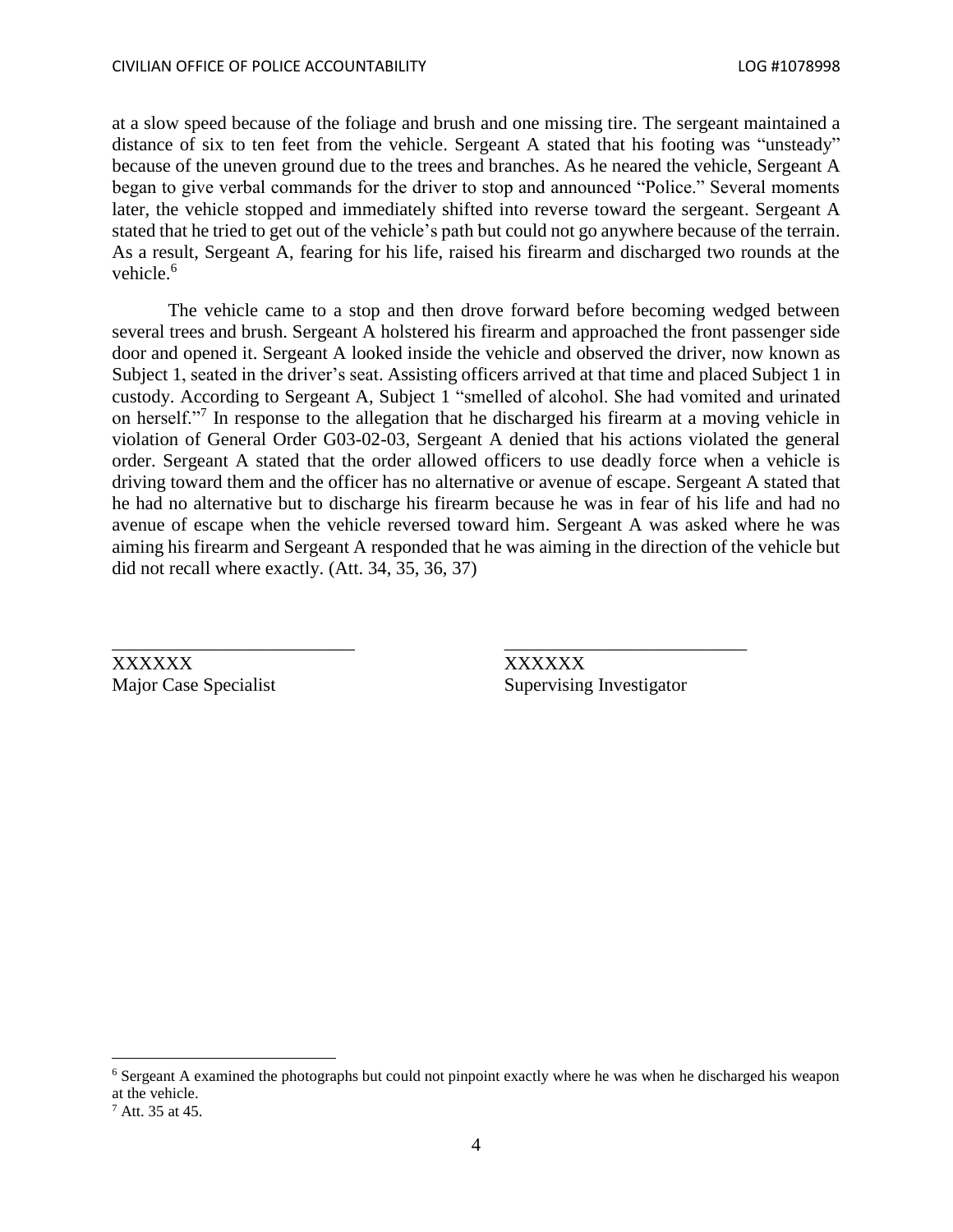## **IV. ANALYSIS**

#### **A. Applicable Rules and Law**

1. Use of Force Deadly Force

Consistent with Illinois state law as codified at 720 ILCS 5/7-5, according to the Chicago Police Department's General Order 03-02-03, Section II, A: <sup>8</sup>

A sworn member is justified in using force likely to cause death or great bodily harm only when he or she reasonably believes that such force is necessary:

- 1. to prevent death or great bodily harm to the sworn member or to another person, or:
- 2. to prevent an arrest from being defeated by resistance or escape and the sworn member reasonably believes that the person to be arrested:
	- a. has committed or has attempted to commit a forcible felony which involves the infliction, threatened infliction, or threatened use of physical force likely to cause death or great bodily harm or;
	- b. is attempting to escape by use of a deadly weapon or;
	- c. otherwise indicates that he or she will endanger human life or inflict great bodily harm unless arrested without delay.

General Order 03-02-03, Section III, titled "Department Prohibitions for Use of Deadly Force" states that use of firearms in the following ways is prohibited:

A. Firing into crowds.

B. Firing warning shots.

 $\overline{\phantom{a}}$ 

C. Firing into buildings or through doors, windows, or other openings when the person lawfully fired at is not clearly visible.

D. Firing at a subject whose action is only a threat to the subject himself (e.g., attempted suicide).

E. Firing at or into a moving vehicle when the vehicle is the only force used against the sworn member or another person.

Finally, General Order 03-02-03, Section IV, titled "Affirmation of Protection of Life Policy" states that "[s]worn members will not unreasonably endanger themselves or another person to conform to the restrictions of this directive."

<sup>8</sup> COPA references the version of General Order 03-02-03 in effect on October 3, 2015.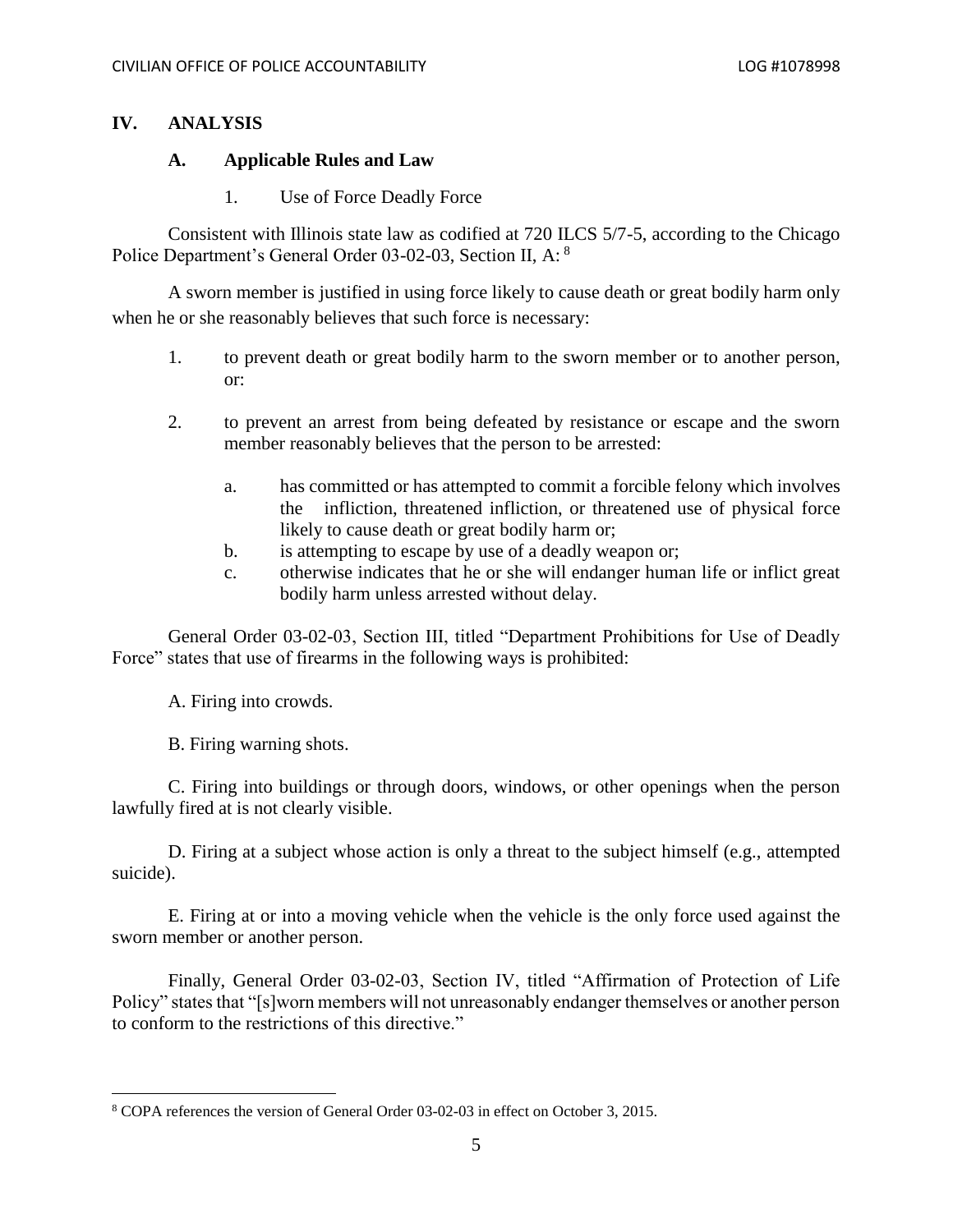Determinations regarding the potential use of excessive force in the course of an arrest, investigatory stop, or other seizure are properly analyzed under the Fourth Amendment's objective reasonableness standard. The question is whether the officer's actions are objectively reasonable in light of the facts and circumstances confronting them, without regard to their underlying intent or motivation. *Graham v. Connor*, 490 U.S. 386, 397 (1989); *see Estate of Phillips v. City of Milwaukee*, 123 F.3d 586, 592 (7th Cir. 2003). The following factors are instructive in making the determination of whether an officer's use of force is reasonable: (1) "the severity of the crime at issue;" (2) "whether the suspect poses an immediate threat to the safety of the officers or others;" and (3) "whether he is actively resisting arrest or attempting to evade arrest by flight." *Graham*, 490 U.S. at 396 (*citing Tennessee v. Garner*, 471 U.S. 1, 8-9 (1985)). The analysis of the reasonableness of an officer's actions must be grounded in the perspective of "a reasonable officer on the scene, rather than with the 20/20 vision of hindsight" and "allow for the fact that police officers are often forced to make split-second judgments – in circumstances that are tense, uncertain, and rapidly evolving – about the amount of force that is necessary in a particular situation." *Plumhoff v. Rickard*, 134 S. Ct. 2012 (2014) (internal quotations and citation omitted). The analysis must take into account the totality of the circumstances confronting the officer, rather than just one or two factors. *Plumhoff*, 134 S. Ct. at 2020; *see also Scott v. Edinburg*, 346 F.3d 752, 756 (7th Cir. 2003)

#### 2. Preponderance of Evidence Standard

The standard of proof in administrative cases investigated by COPA is a preponderance of the evidence. CPD Complaint Register Matrix Guidelines (hereinafter, CR Guidelines). "A preponderance of evidence can be described as evidence that makes it more likely than not that the alleged misconduct took place." *Id.*; *see also Avery v. State Farm Mutual Automobile Insurance Co.*, 216 Ill. 2d 100, 191 (2005) (a proposition is proved by a preponderance of the evidence when it has found to be more probably true than not). If the evidence gathered in an investigation establishes that it is more likely that the misconduct occurred than that it did not occur, even if by a narrow margin (i.e., at least a 51 percent likelihood that the facts supporting the occurrence of misconduct are true), then the standard of proof has been met. CR Guidelines.

#### **B. Analysis of the Allegation against Sergeant A**

The evidence demonstrates that Sergeant A discharged his firearm two (2) times on October 3, 2015. Sergeant A asserts that the Mercedes-Benz posed an imminent risk of death or great bodily injury to him and that he had no alternative or avenue of escape other than discharging his firearm two times at the Mercedes-Benz.

However, as outlined below, COPA finds that Sergeant A's actions violated General Order 03-02-03 by firing at or into a moving vehicle. COPA finds that Sergeant A would not have unreasonably endangered himself or any other person by failing to discharge his firearm at or into the Mercedes-Benz. Therefore, Sergeant A was required to comply with CPD General Order 03- 03-02's prohibition on firing at or into a moving vehicle.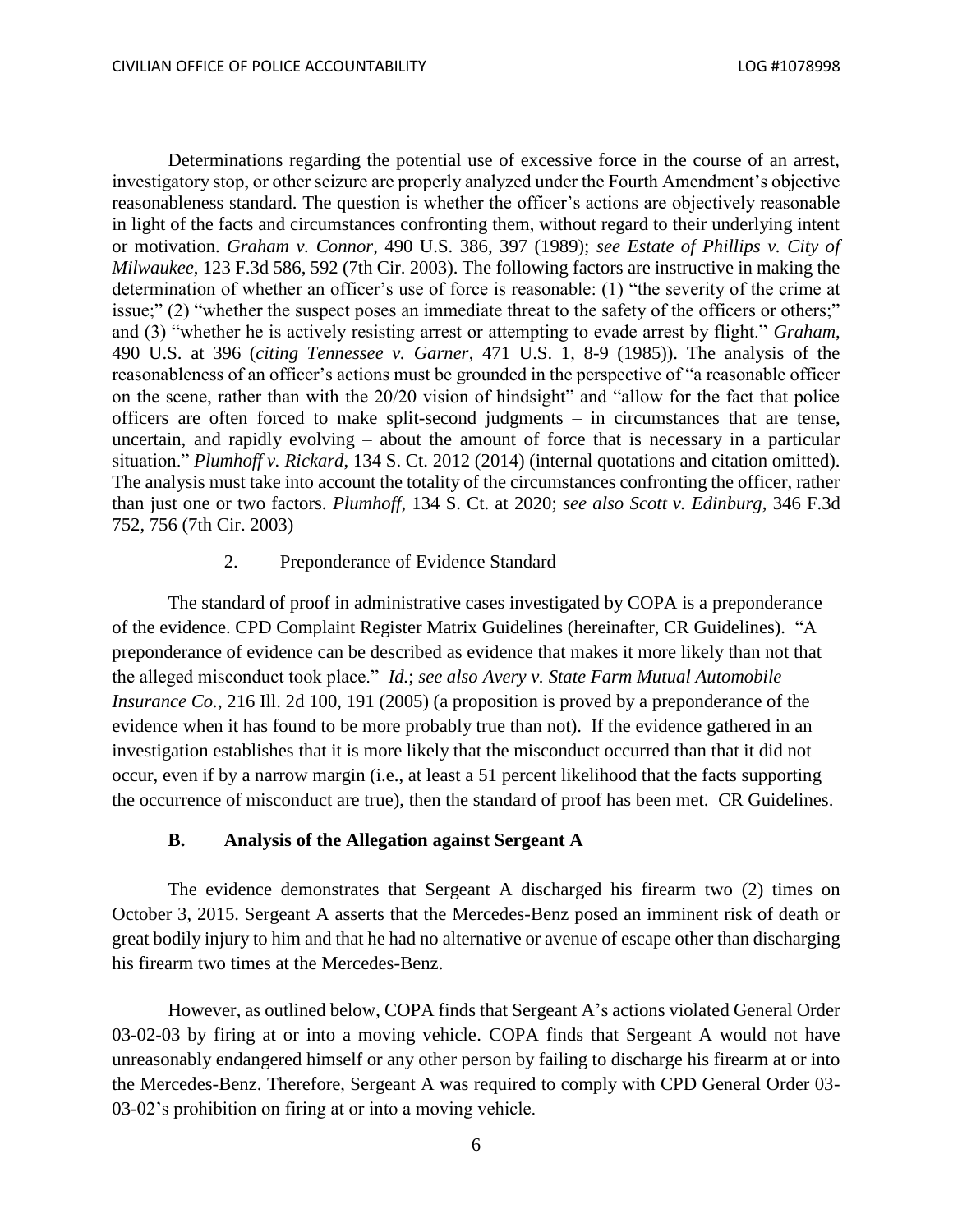# 1. **General Order 03-03-02 only permits CPD officers to fire at or into a moving vehicle when the failure to fire would unreasonably endanger the officer or another person.**

General Order 03-02-03 must be interpreted sequentially and as a whole. Section I of General Order 03-02-03 sets forth the purpose of the directive. Section II of General Order 03-02- 03 lays out specific circumstances when the use of deadly force is justified.<sup>9</sup> However, Section III of General Order 03-02-03 then expressly prohibits CPD officers from using firearms in specific situations.

Section III of General Order 03-02-03 unambiguously and explicitly prohibits officers from "[f]iring at or into a moving vehicle when the vehicle is the only force used against the sworn member or another person."<sup>10</sup> In other words, even when the use of deadly force is otherwise justified and permitted pursuant to Section II of General Order 03-02-03, Section III still prohibits officers from firing at or into a moving vehicle when the vehicle itself is the only force used against the officer or another person.

Finally, Section IV of General Order 03-02-03 provides that officers shall not *unreasonably*  endanger themselves or another person in order to comply with the prohibitions contained in Section III.<sup>11</sup> In other words, CPD officers do not have to comply with Section III of General Order 03-02-03's prohibitions when the failure to use their firearm would unreasonably endanger the officer or another person.

The exception to the prohibition on firing into moving vehicles contained in Section IV of General Order 03-02-03 must be read in context of General 03-02-03 as a whole.<sup>12</sup> Unlike Section II which permits the use of deadly force when the officer *reasonably* believes deadly force is necessary to prevent death or great bodily harm to the sworn member or to another person, Section IV applies only when the officer's failure to use deadly force would *unreasonably* endanger the officer or a third party.<sup>13</sup> This inverted phrasing is not accidental and it is a tenant of statutory interpretation that "[e]ach word, clause, and sentence should be given effect so as not to be rendered superfluous." *Chicago Teacher's Union, Local No. 1. v. Board of Education of the City of Chicago*, 2012 IL 112566, ¶ 15. Furthermore, the Superintendent specifically modified General

<sup>9</sup> *See supra* Section IV(A)(1).

<sup>10</sup> *Id.* 

 $11$  *Id.* 

<sup>&</sup>lt;sup>12</sup> See Kraft, Inc. v. Edgar, 138 Ill. 2d 178, 188 (1990) ("Illn ascertaining the meaning of a statute, the statute should be read as a whole with all relevant parts considered."). Courts apply the same rules of construction to administrative rules and regulations as they do to statutes. *Hetzer v. State Police Merit Board*, 49 Ill. App. 3d 1045, 1047 (1977).

<sup>&</sup>lt;sup>13</sup> Notably, Section IV also does not include any language that tracks the second prong of Section II which permits officers to use deadly force to prevent an arrest from being defeated by resistance or escape under specified circumstances.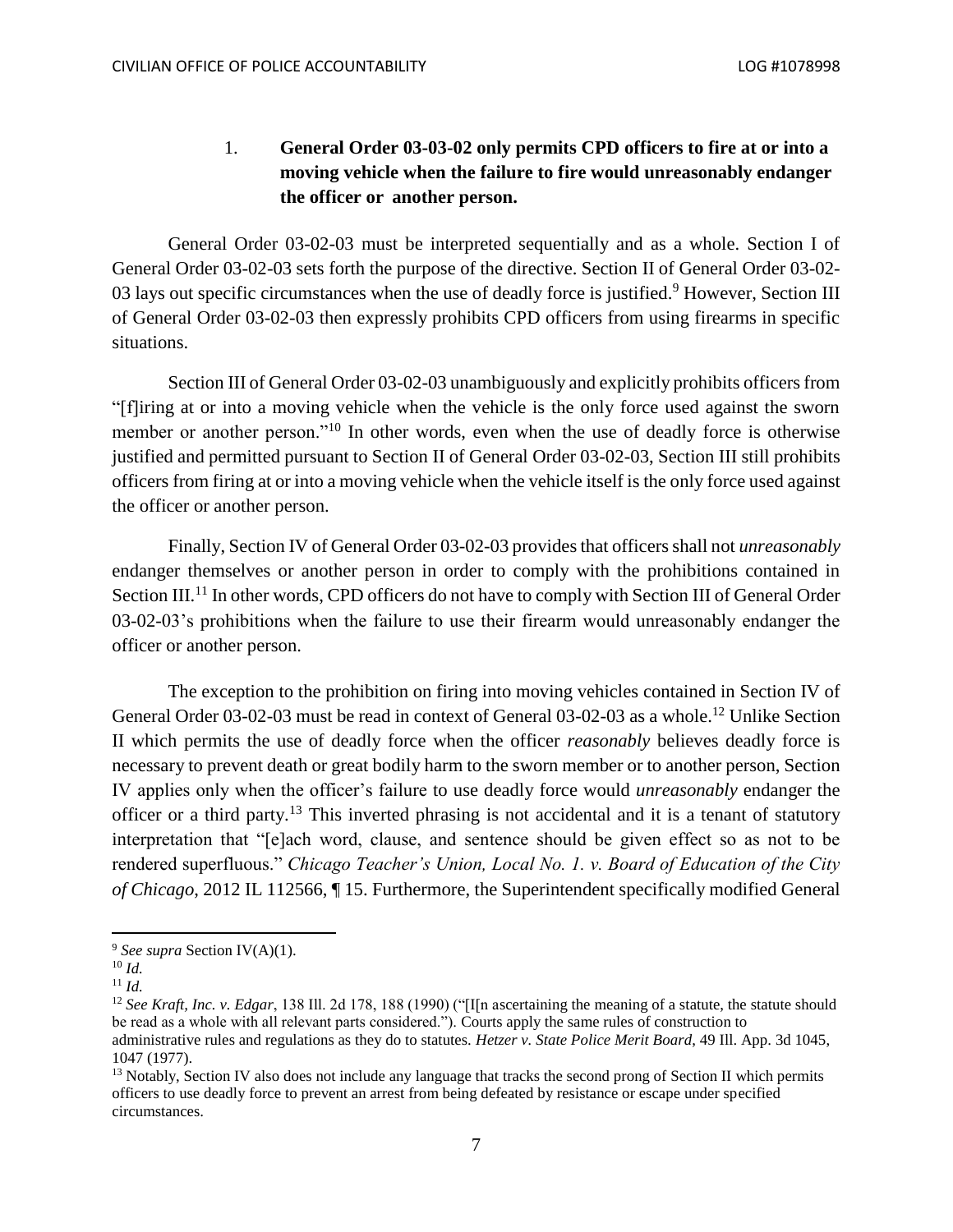Order 03-02-03 in 2015 to remove language that permitted officers to fire into a moving vehicle simply to prevent death or serious bodily injury to an officer or another person.<sup>14</sup>

The current version of CPD General Order 03-02-03 closely mirrors the 2006 model policy promulgated by the International Association of Chiefs of Police (IACP) and many other police departments in prohibiting the use of firearms against a moving vehicle when the vehicle is the only threat.<sup>15</sup> These policies recognize that experts find firing into a moving vehicle to be extremely dangerous and usually ineffective.<sup>16</sup> First, bullets fired from handguns are unlikely to be effective against an automobile.<sup>17</sup> Second, if the driver is hit by gunfire, the vehicle is likely to crash in an uncontrolled manner.<sup>18</sup> Third, it is extremely difficult to hit a driver in a moving vehicle with a bullet and there is a significant risk of accidentally striking a passenger or bystander with gunfire.<sup>19</sup> Fourth, if the driver is not hit by gunfire, he/she is likely to drive even more recklessly to escape thereby increasing the danger the vehicle itself poses to officers, other occupants, and bystanders. Finally, firing at a moving vehicle may lead other officers in the area to mistakenly believe that the gunfire is coming from the vehicle itself which increases the risk that another officer will mistakenly use deadly force on an unarmed subject.

To apply the exception to the prohibition on firing at or into a moving vehicle broadly would make the prohibition entirely meaningless. The use of a vehicle as force inevitably puts officers and civilians at risk of death or great bodily harm. The exception would swallow the rule. COPA will not interpret General Order 03-02-03 to make the prohibition on firing at or into a moving vehicle superfluous.<sup>20</sup> Read in context, the exception applies narrowly to cases where specific, unusual facts and circumstances demonstrate that complying with the prohibition would *unreasonably* endanger the officer or another person. The evidence in this case does not support the existence of such facts or circumstances at the time Sergeant A discharged his weapon at Subject 1's vehicle.

<sup>16</sup> See IACP NAT'L LAW ENF'T POLICY CTR., USE OF FORCE: CONCEPTS AND ISSUES PAPER 7 (updated Feb. 2006), *available at* https://www.documentcloud.org/documents/2303827-useofforcepaper.html*.*; John A. Grosst, *Essay: Unguided Missiles: Why The Supreme Court Should Prohibit Police Officers From Shooting at Moving Vehicles*, 163 U. PA. L. REV. ONLINE 135 (2016).

<sup>14</sup> *Compare* CPD General Order 03-02-03 (effective date February 10, 2015) *to* CPD General Order 03-02-03 (effective date October 1, 2002).

<sup>15</sup> INT'L ASS'N OF CHIEFS OF POLICE, MODEL POLICY: USE OF FORCE 1 (Feb. 2006), *available at*  https://www.documentcloud.org/documents/2303826-useofforcepolicy.html.

<sup>&</sup>lt;sup>17</sup> See IACP NAT'L LAW ENF'T POLICY CTR., USE OF FORCE: CONCEPTS AND ISSUES PAPER 7 (updated Feb. 2006),

 $18$  *Id.* 

 $19$  *Id.* 

<sup>20</sup> *See Kraft, Inc.*, 138 Ill. 2d at 188 ("A statute should be construed so that no word or phrase is rendered superfluous or meaningless.").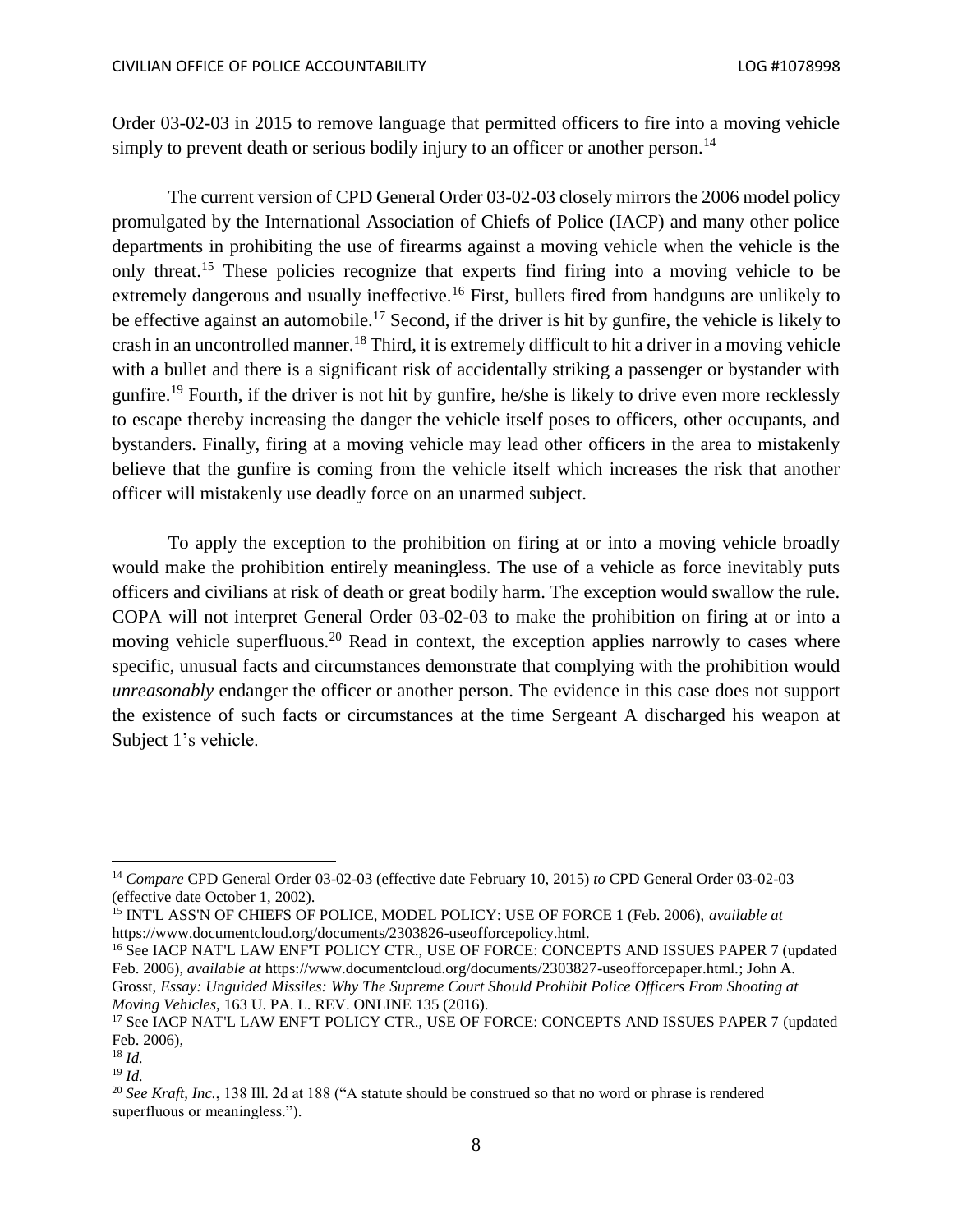**b. In light of General Order 03-02-03's prohibition on firing at or into a moving vehicle, a reasonable officer would not have discharged his or her firearm under the facts and circumstances that confronted Sergeant A**

COPA finds that based on the totality of the circumstances facing Sergeant A at the time he discharged his firearm, a reasonable officer would not have believed that complying with CPD General Order 03-02-03's prohibition on firing at or into a moving vehicle would *unreasonably*  endanger himself/herself or another person and therefore would have complied with the prohibition.

For a number of reasons, a reasonable officer would not have fired at or into the Mercedes-Benz under the circumstances that Sergeant A faced on October 3, 2015.

First, Sergeant A had no specific information from which to discern that the driver or occupant(s) of the Mercedes-Benz had committed or would commit a violent crime prior to the incident.<sup>21</sup> Sergeant A did not have any information regarding the Mercedes-Benz except his observations of the vehicle driving without its driver's side front tire.<sup>22</sup> Sergeant A specifically noted that he did not even observe the Mercedes-Benz commit a traffic offense other than it driving on three wheels and it driving into the forest preserve.<sup>23</sup>

Second, Sergeant A did not know whether the Mercedes-Benz contained occupants besides the driver and did not take into account the risk the gunfire posed to possible passengers. Although the Mercedes-Benz did not contain any passengers, Sergeant A did not know this at the time he discharged his firearm.<sup>24</sup> A reasonable officer would not fire at or into a moving vehicle without assessing the risk of killing or causing great bodily injury to a passenger, whether through gunfire or a crash. A reasonable officer would recognize that a passenger in a vehicle is not in a position to control and/or stop the vehicle and may not be involved in any criminal activity at all. In this case, Sergeant A is unable to recall what part of the vehicle he aimed at and simply asserted he fired in the direction of the vehicle.<sup>25</sup> It is unlikely that Sergeant A would simply forget aiming at a specific part of the vehicle such as the driver<sup>26</sup> or one of the tires. Therefore, COPA finds that

<sup>21</sup> Att. 35 at 10, 48-51.

<sup>22</sup> *Id.*

<sup>23</sup> *Id.* at 50.

<sup>24</sup> *Id.* at 12, 15, 38.

<sup>25</sup> *Id.* at 51.

<sup>&</sup>lt;sup>26</sup> COPA notes that it is unlikely that Sergeant A could have shot at the driver of a vehicle when it was traveling in reverse towards him without firing through the back windshield which inevitably would have put any passenger sitting behind the driver in the backseat at serious risk of accidentally being hit by gunfire.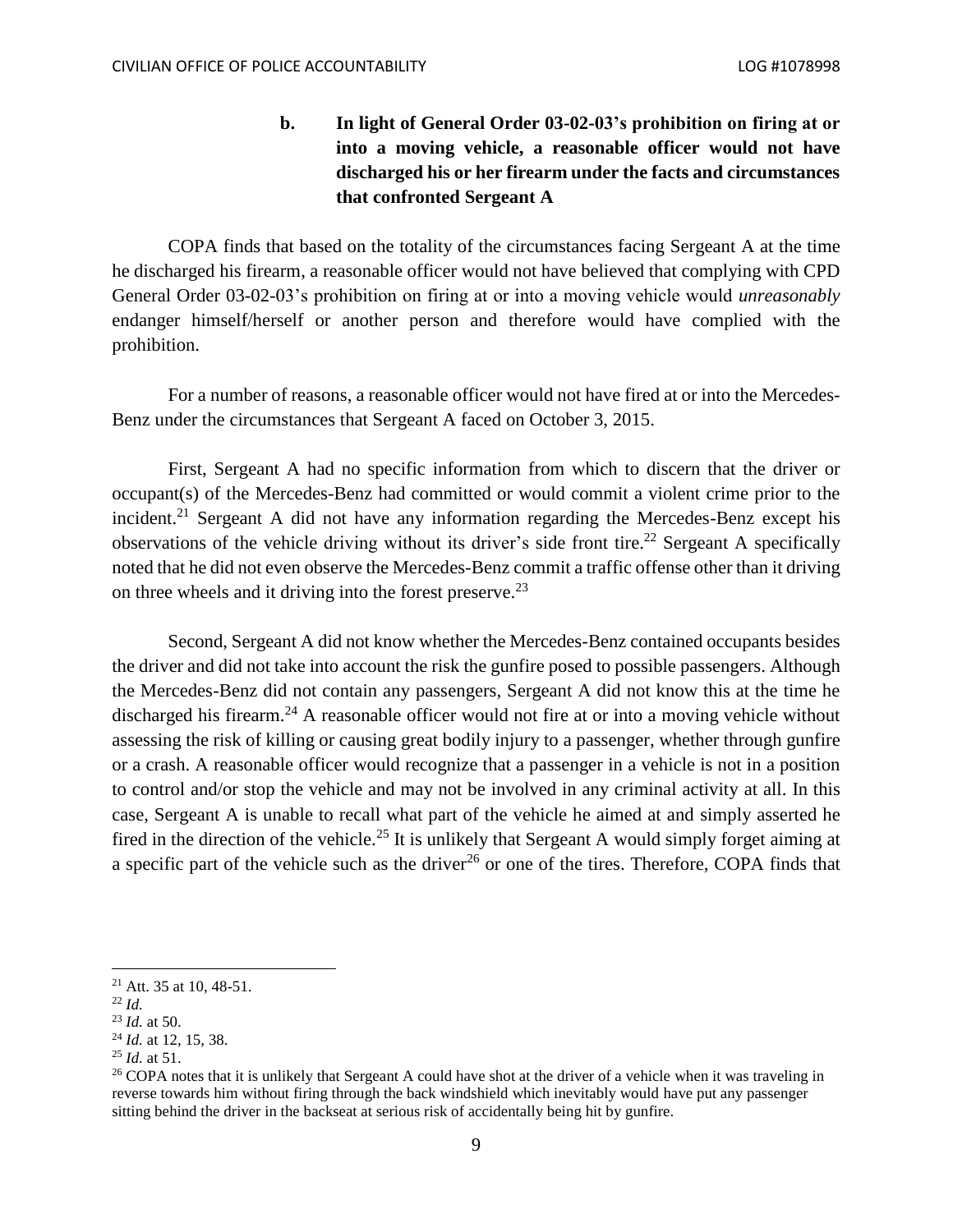Sergeant A merely attempted to fire at the vehicle generally without aiming for the driver or a wheel.<sup>27</sup>

Third, a reasonable officer would have recognized that the Mercedes-Benz did not pose an imminent threat of death or great bodily harm and that alternatives existed besides firing at or into the vehicle. COPA finds that Sergeant A's assertion that he was "six to ten feet" behind the Mercedes-Benz when it reversed "abruptly" and "quickly" incredible because it is contradicted by the physical evidence and common-sense.<sup>28</sup> Sergeant A stated he did not know how fast the Mercedes-Benz was traveling in reverse towards him.<sup>29</sup> The Mercedes-Benz almost certainly could not have moved "quickly" in reverse when it only had three wheels and was traveling off road in a forest preserve. In fact, Sergeant A acknowledged throughout his interview with IPRA that the vehicle was moving through the forest preserve "very slow 'cause there's a lotta foliage and brush . . . and it had one tire missing."<sup>30</sup> He further described the vehicles movement through the wooded terrain by stating, "It was all a lotta underbrush and she was driving, the vehicle was driving over these branches and intermittently slowing down, getting stuck. But it was able to continue to forge its way through the woods."<sup>31</sup>

Sergeant A also could not have been standing as close to the Mercedes-Benz as he claims. A vehicle traveling at even 5 miles per hour would cover 7.33 feet per second.<sup>32</sup> Therefore, even if the Mercedes-Benz was traveling five miles per hour it would have been right on top of Sergeant A's position within a *second* if he was only "six to ten feet" behind the Mercedes-Benz. It is extremely likely that a vehicle moving "quickly" would have struck Sergeant A if he was standing six to ten feet behind it and did not move out of the way. Indeed, Sergeant A stated that the vehicle was five or six feet from him when it *stopped* going in reverse. It is implausible that the vehicle could have stopped five to six feet from Sergeant A if was moving "quickly" unless there was significant distance between Sergeant A and the vehicle. Furthermore, Sergeant A's two shots did not strike the Mercedes-Benz.<sup>33</sup> It is extremely unlikely that Sergeant A, an experienced officer, would have missed the Mercedes-Benz SUV, a large vehicle, unless there was significant distance between himself and the vehicle.

Finding that the Mercedes-Benz was moving too quickly for Sergeant A to escape its path at the time he discharged his weapon is logically inconsistent with the evidence. At all other times, other than when Sergeant A discharged his weapon, the vehicle was moving slowly through the woods. There is no evidence that Subject 1 intentionally attempted to strike Sergeant A or that she even knew that he was pursuing her or behind her vehicle. Also, the vehicle was missing its front driver's side tire. Therefore, to conclude that the only time Subject 1's vehicle moved quickly was when she reversed towards Sergeant A would defy the facts and evidence.

 $27$  Sergeant A stated that he did not use his sight.

<sup>&</sup>lt;sup>28</sup> Sergeant A did not state that the vehicle reversed "abruptly" or "quickly" in his interview with IPRA, but this language is used in the Case Supplementary Report written by the detectives. Att. 13. <sup>29</sup> Att. 35 at 43.

<sup>30</sup> *Id.* at 25; *see also id.* at 39 ("I, I was kinda keepin' pace with the vehicle as it was going through. Cause it wasn't driving fast. It was just slowly foraging through the woods.") <sup>31</sup> *Id.* at 27.

<sup>&</sup>lt;sup>32</sup> There are 5,280 feet in a mile. Therefore, a car traveling at 5 miles per hour travels 26,400 feet per hour, 440 feet per minute, and approximately 7.33 feet per second.

 $33$  Att. 7; Att. 13; Att. 14.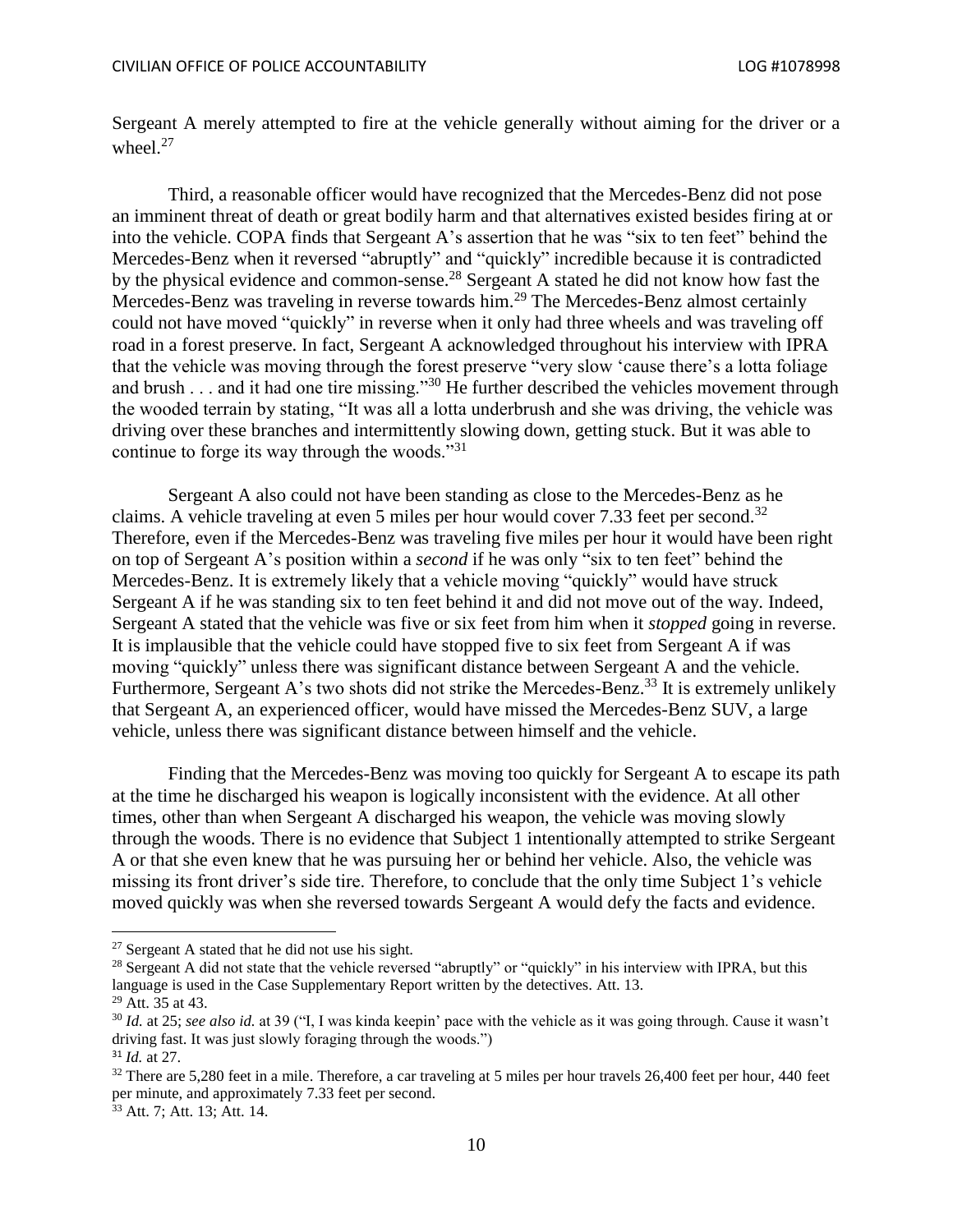Sergeant A asserts, in a conclusory fashion, that he could not move out of the way of the Mercedes-Benz because of "all the trees and the underbrush" to his right and the sloped terrain leading to the Chicago River on his left.<sup>34</sup> While COPA recognizes that it was dark and that the slope leading into the Chicago River likely did represent a legitimate barrier to Sergeant A's left, the photographs of the scene do not reflect that the trees and foliage would have reasonably prevented Sergeant A from stepping out of the way. In fact, the trees would have created barrier between Sergeant A and the Mercedes-Benz. More importantly, Sergeant A reasonably could have retreated backwards, particularly in light of the fact that Sergeant A had not observed the Mercedes-Benz driving recklessly, with the exception of the missing wheel and the vehicle driving into the forest preserve, and he had no legitimate reason to believe that the driver of the Mercedes-Benz intended to run him over.

The totality of the circumstances makes it more likely that Sergeant A was not entrapped or otherwise precluded from escaping the path of the Mercedes-Benz. Although the wooded terrain presented obstacles, it was an open area and not an enclosed space. Sergeant A was not immediately surrounded by large structures, such as buildings or walls, nor were any objects present that he could not navigate around, such as other cars or dumpsters.

Fourth, a reasonable officer would have recognized that the use of firearm against the Mercedes-Benz would not have been likely to protect human life. Moreover, a reasonable officer would have recognized that the use of a firearm against the Mercedes-Benz would not immediately stop the vehicle; rather if a bullet struck the driver the vehicle would likely continue to travel in an uncontrolled fashion before it crashed. In this case, Sergeant A could not explain where he was aiming, simply stating that he "fired at the vehicle." The use of a firearm is particularly likely to be ineffective when it is not aimed at the driver or at a target that would otherwise stop the vehicle from moving, such as a wheel.

For these reasons, a reasonable officer would not have fired at the Mercedes-Benz in light of the General Order 03-02-03's prohibition on firing at or into a moving vehicle when the vehicle is the only force used against the officer.

 $\overline{\phantom{a}}$ 

<sup>34</sup> *See* Att. 13; Att. 35 at 30, 36-37.